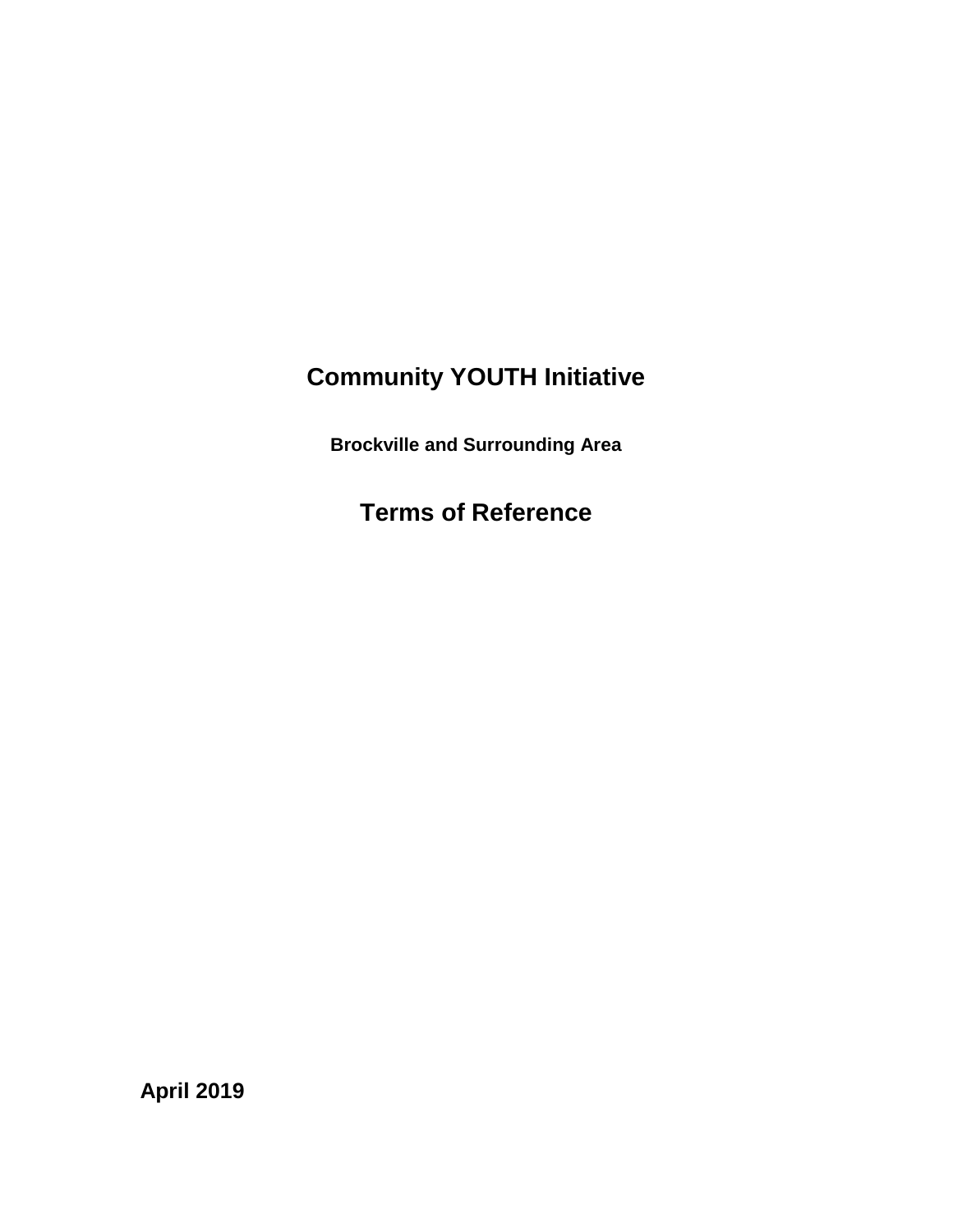# **Background**

The Committee was convened in October, 2018, in response to a heightened concern among community members in Brockville and the surrounding area regarding youth criminal behaviour, mental health, and substance abuse.

# **Purpose**

In partnership with other local and regional groups, this *initiative* will **promote and facilitate a safe and healthy community for young people:** 

The *coalition partners/members* will achieve this through:

- **Strategy development** development of both short and long term strategies to support identified needs related to youth, families and services
- **Strategy co-ordination** coordination and implementation of identified strategies
- **Communication** ensuring effective communication practices amongst services providers,
- **Advocacy** and awareness

Functions of the committee include:

- 1. Sharing and Assessing needs/gaps/opportunities/trends in the area related to youth, families and services
- 2. Identifying specific issues and solutions to those issues
- 3. Coordinating existing resources among community organizations, governments and individuals to ensure youth are effectively served
- 4. Advocating for strengthened and improved services for families and youth
- 5. Developing/exploring/supporting longer-term community strategies

# **Membership**

The membership is cross-sectoral and representative of those community partners who provide services, programs, treatment, support and protection for youth and families in Brockville and surrounding area.

\*\*Emphasizing the importance of youth voice and supporting this by ensuring the youth voice is present at the table, via varied mechanisms, to share ideas and support in decision making.

See Appendix A for membership list.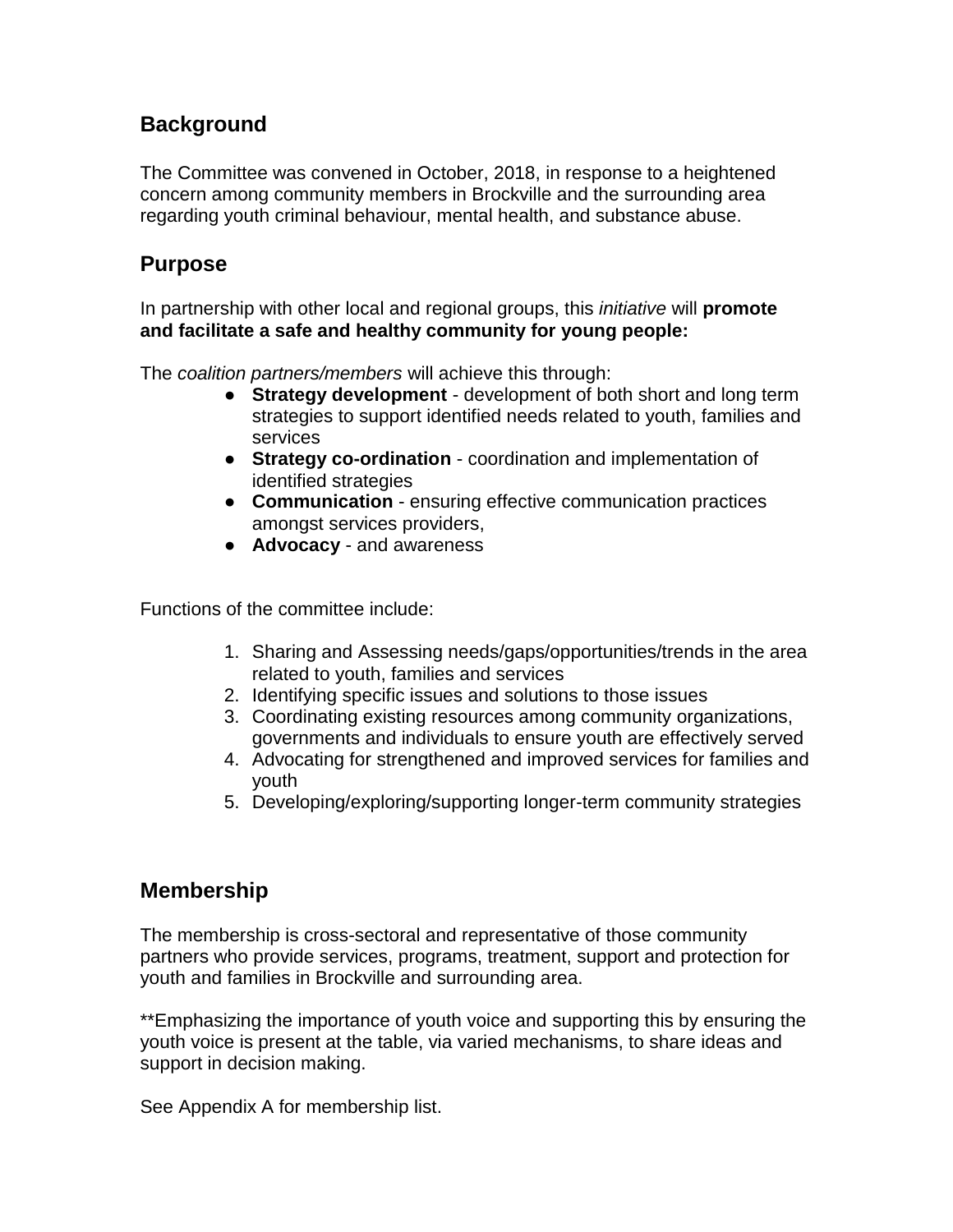### **Attendance**

● Membership is premised on the principle that agencies and their representatives will commit to active participation through regular attendance at meetings.

#### **Responsibilities of Co-chairs**

- Work collaboratively with the membership
- Serve as the "voice of the committee" e.g. represent the committee to outside groups and other interested parties
- steward the committee to establish objectives, goals, outcomes, work plans, etc.
- Meeting facilitation e.g. ensure committee meetings are relevant, need fulfilling and effective, attend and facilitate meetings, set the agenda and schedule for meetings, ensure accurate minutes are completed and disseminated amongst the members.

The co-chairs will ensure the Terms of Reference are reviewed and approved by the membership annually or as needed.

## **Responsibilities of Committee Members**

- Exchange information and perspectives from their respective organization with the members at the table. Consumers provide input
- Provide information received at the table to the home agency coworkers to enhance information sharing and improved service delivery to clients
- Take follow up action on projects as agreed to by the committee
- Engage in inter-agency problem-solving in order to meet the goals
- Identification of gaps in service should be undertaken with the view to assist partner organizations to address the gaps or to collaborate on ways to advocate with the government/ministries for creative means of addressing the gaps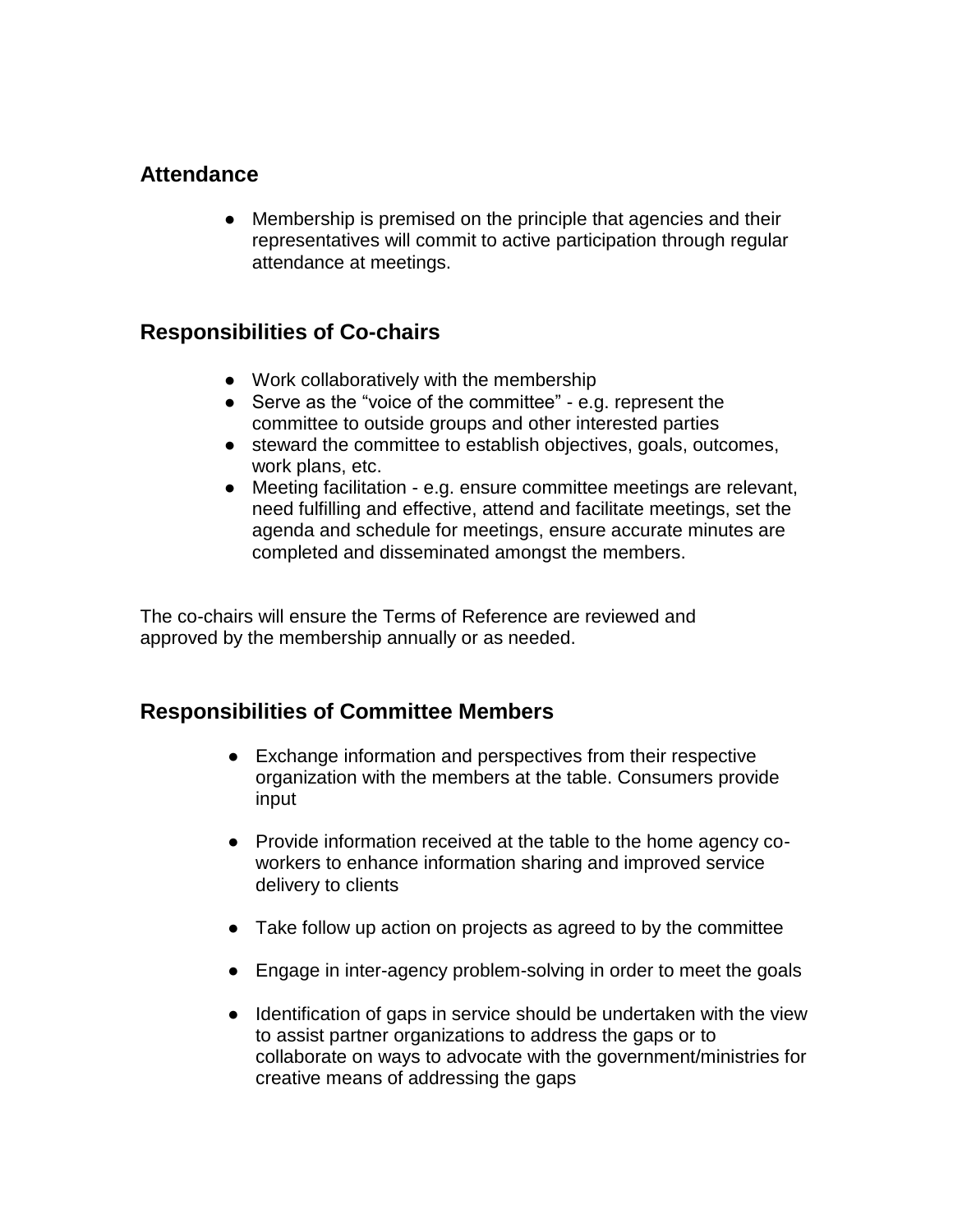### **Terms**

● A chairperson/co-chair will be elected annually for a one year term at the January meeting

### **Decision Making**

● The Committee strives to achieve consensus on decisions.

#### **Meeting Structure**

- Minutes will be recorded by the chair/-co-chair or designate, who will then provide members with an electronic copy of the minutes prior to the next scheduled meeting. The chairperson/co-chair will also circulate an agenda for the next meeting prior to the meeting date
- Meetings will be held monthly.
- The chairperson/co-chair may call additional meetings as necessary
- The chairperson will preside over the meetings. If the chairperson is unable to attend a meeting the members present at the meeting will select a chair